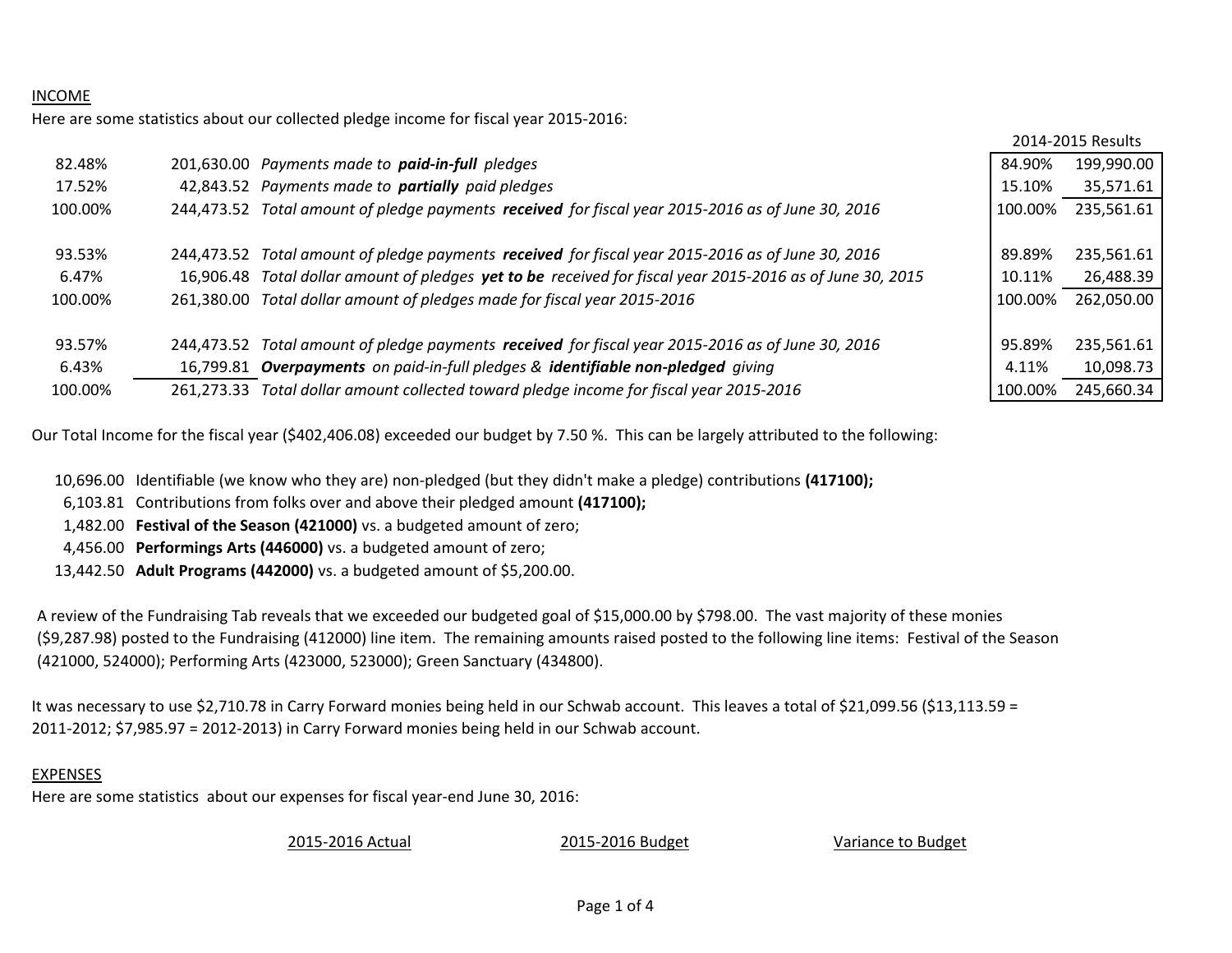| Administration          | 106,939.45 | 26.58%  | 93,753.00  | 25.06%  | 13,186.45  | 14.07%    |
|-------------------------|------------|---------|------------|---------|------------|-----------|
| <b>Community Within</b> | 6.884.89   | 1.71%   | 3.800.00   | 1.02%   | 3,084.89   | 81.18%    |
| Social Justice          | 13,383.63  | 3.33%   | 500.00     | 0.13%   | 12,883.63  | 2576.73%  |
| Spiritual Life          | 23,371.36  | 5.81%   | 16,192.00  | 4.33%   | 7.179.36   | 44.34%    |
| Compensation            | 251,826.75 | 62.58%  | 259,801.11 | 69.46%  | (7,974.36) | $-3.07\%$ |
| <b>Total Expenses</b>   | 402,406.08 | 100.00% | 374,046.11 | 100.00% | 28,359.97  | 7.58%     |

Primary Variance Explanations:

| Administration               | Building & Grounds (516000) - \$47,653.65 actual vs. \$43,860.00 budget    |    |               |            |                                                                                                              |
|------------------------------|----------------------------------------------------------------------------|----|---------------|------------|--------------------------------------------------------------------------------------------------------------|
|                              | Actual                                                                     | vs | <b>Budget</b> | Variance   |                                                                                                              |
| 516100 · General Maintenance | 15,032.98                                                                  |    | 7,500.00      |            | 7,532.98 86% of variance for heating system repairs                                                          |
| 516200 · Snow Removal        | 4,790.00                                                                   |    | 6,600.00      | (1,810.00) |                                                                                                              |
| $516300 \cdot$ Lawn Care     | 6,000.00                                                                   |    | 5,560.00      | 440.00     |                                                                                                              |
| $516400 \cdot Water$         | 3,809.66                                                                   |    | 4,000.00      | (190.34)   |                                                                                                              |
| 516500 · Electric            | 9,544.44                                                                   |    | 10,200.00     | (655.56)   |                                                                                                              |
| 516600 · Natural Gas         | 8,098.57                                                                   |    | 10,000.00     | (1,901.43) |                                                                                                              |
| 516700 - Memorial Garden     | 378.00                                                                     |    |               | 378.00     |                                                                                                              |
|                              | 47,653.65                                                                  |    | 43,860.00     |            |                                                                                                              |
|                              | Printing (517300) - \$1,478.05 actual vs. \$525.00 budget                  |    |               |            |                                                                                                              |
|                              | Telephone (517500) - \$2,866.14 actual vs. \$2,400.00 budget               |    |               |            |                                                                                                              |
|                              | <b>Office Supplies (517700)</b> - \$3,388.85 acutal vs. \$2,100.00 budget  |    |               |            |                                                                                                              |
|                              | Insurance (518000) - \$19,273.94 actual vs. \$17,100.00 budget             |    |               |            |                                                                                                              |
| Community Within             | <b>Communications (522000)</b> - \$1,319.57 actual vs. 2,500.00 budget     |    |               |            |                                                                                                              |
|                              |                                                                            |    |               |            | Performings Arts (546000) - \$229.60 actual vs. zero budget (Offset by a corresponding Income line item)     |
|                              |                                                                            |    |               |            | Festival of the Season (524000) - \$167.48 actual vs. zero budget (Offset by corresponding Income line item) |
|                              |                                                                            |    |               |            | Membership (527000) - \$702.21 actual vs. 500.00 budget (Partially offset by money in Schwab account)        |
|                              | UAMW (529300) - \$3,081.27 actual vs. zero budget (Pass through line item) |    |               |            |                                                                                                              |
| Social Justice               |                                                                            |    |               |            | SJ Collection Disbursements (533000) - \$12,887.50 actual vs. zero budget (Pass through line item)           |
|                              | <b>FISCAL YEAR</b>                                                         |    | \$ COLLECTED  |            |                                                                                                              |
|                              | 2015-2016                                                                  |    |               |            | \$12,888 Largest amount collected in the last five fiscal years                                              |
|                              | 2014-2015                                                                  |    | \$3,779       |            |                                                                                                              |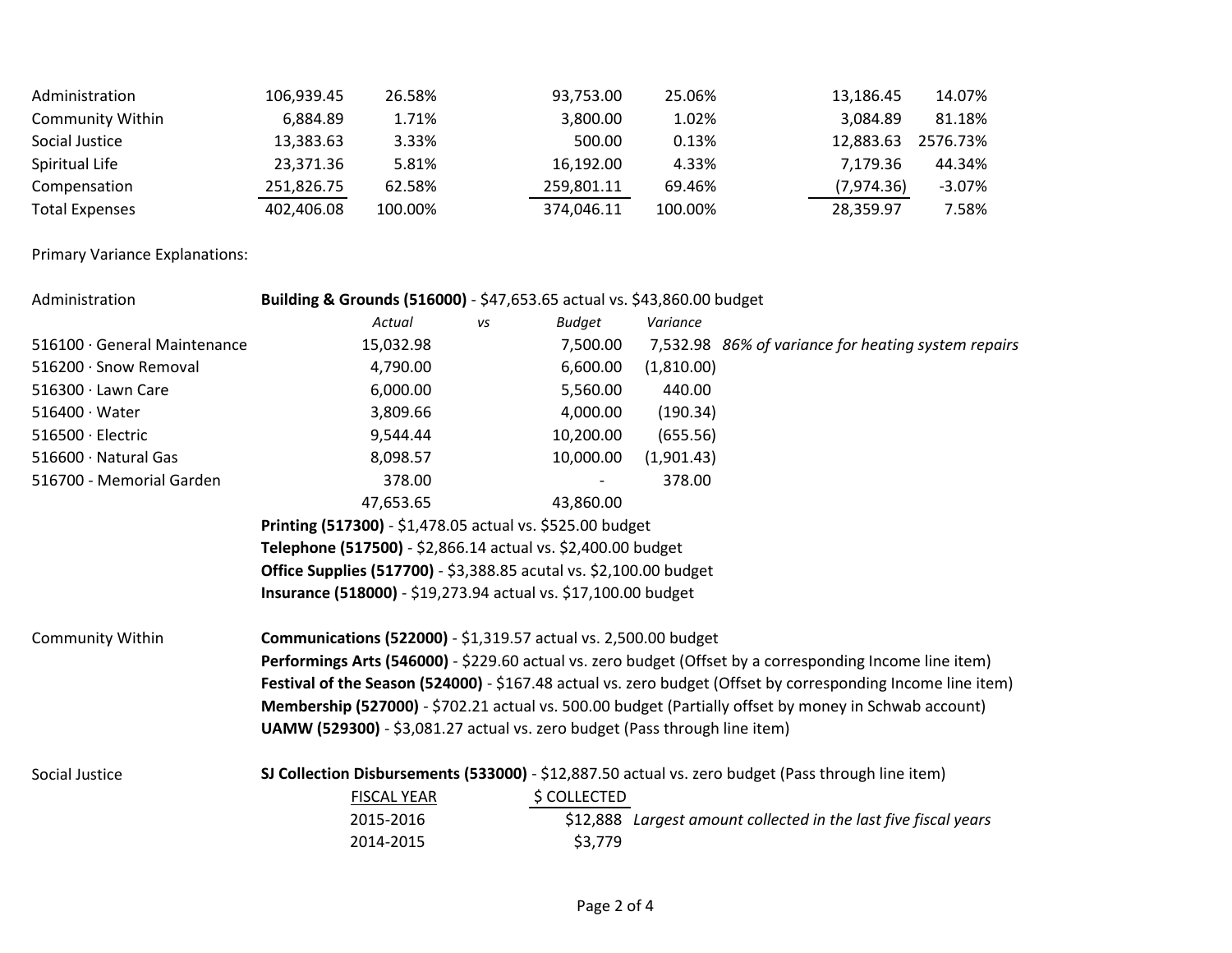| 2013-2014 | \$7,325  |                                                                                                                                                                                                                                                                                                                                                                                                                                                                                                                                                                                                                                                                                                                                                                                                                                                                         |
|-----------|----------|-------------------------------------------------------------------------------------------------------------------------------------------------------------------------------------------------------------------------------------------------------------------------------------------------------------------------------------------------------------------------------------------------------------------------------------------------------------------------------------------------------------------------------------------------------------------------------------------------------------------------------------------------------------------------------------------------------------------------------------------------------------------------------------------------------------------------------------------------------------------------|
| 2012-2013 | \$12,295 |                                                                                                                                                                                                                                                                                                                                                                                                                                                                                                                                                                                                                                                                                                                                                                                                                                                                         |
| 2011-2012 | \$9,567  |                                                                                                                                                                                                                                                                                                                                                                                                                                                                                                                                                                                                                                                                                                                                                                                                                                                                         |
|           |          |                                                                                                                                                                                                                                                                                                                                                                                                                                                                                                                                                                                                                                                                                                                                                                                                                                                                         |
|           |          |                                                                                                                                                                                                                                                                                                                                                                                                                                                                                                                                                                                                                                                                                                                                                                                                                                                                         |
|           |          |                                                                                                                                                                                                                                                                                                                                                                                                                                                                                                                                                                                                                                                                                                                                                                                                                                                                         |
|           |          |                                                                                                                                                                                                                                                                                                                                                                                                                                                                                                                                                                                                                                                                                                                                                                                                                                                                         |
|           |          |                                                                                                                                                                                                                                                                                                                                                                                                                                                                                                                                                                                                                                                                                                                                                                                                                                                                         |
|           |          | Section Leads (554104) - \$3,990.00 actual vs. zero budget (Partial offset by Friends of Music monies in Schwab account)                                                                                                                                                                                                                                                                                                                                                                                                                                                                                                                                                                                                                                                                                                                                                |
|           |          |                                                                                                                                                                                                                                                                                                                                                                                                                                                                                                                                                                                                                                                                                                                                                                                                                                                                         |
|           |          |                                                                                                                                                                                                                                                                                                                                                                                                                                                                                                                                                                                                                                                                                                                                                                                                                                                                         |
|           |          |                                                                                                                                                                                                                                                                                                                                                                                                                                                                                                                                                                                                                                                                                                                                                                                                                                                                         |
|           |          |                                                                                                                                                                                                                                                                                                                                                                                                                                                                                                                                                                                                                                                                                                                                                                                                                                                                         |
|           |          | Adult Programs (541000) - \$12,158.23 actual vs. \$5,000.00 budget (Offset by a corresponding Income line item)<br>Sleeping Out in Boxes (544806) - \$1,178.79 actual vs. zero budget (Pass through line item)<br>DRE - Wages / Salary (551100) - \$19,045.44 actual vs. \$17,016.48 budget<br>Increase hourly rate (\$18.18 to \$19.18) & increase in weekly hours (18 to 20), October 2015<br>Building Staff (553000) - Building Staff - \$23,233.84 actual vs. \$26,212.78 budget<br>Business Manager (555000) - \$26,909.05 actual vs. \$43,355.29 budget<br>Change to Bookkeeper - January 2016: \$20 / hour @ 14 hours per week; no insurance, no pension<br>Administrative Assistant (556000) - \$22,476.33 actual vs. \$14,358.36 budget<br>Increase hourly rate (\$13.50 to \$16.50) & increase in wekkly hours (19 to 25), October 2015 + pention, March 2016 |

## **OVERALL**

The amount of pledge payments received for FY 2015-2016, as a percentage of the total pledges made, exceeds result seen in three of the last four fiscal years as follows:

| <b>FISCAL YEAR</b> | % COLLECTED | \$ COLLECTED |
|--------------------|-------------|--------------|
| 2015-2016          | 93.53%      | \$244,474    |
| 2014-2015          | 89.89%      | \$235,562    |
| 2013-2014          | 95.88%      | \$239,973    |
| 2012-2013          | 92.71%      | \$235,175    |
| 2011-2012          | 92.86%      | \$262,170    |

Each fiscal year we utilize 95% of the pledges made as our budgeted amount for Current Fiscal Year Pledges (417100). What has enabled us to perform well against this budgeted amount each year are those folks that make contributions above their pledge amounts and those folks that make identifiable contributions, but did not make a pledge. As a percentage of the total dollar amount collected toward pledge income, the amount over pledge overpayments and identifiable non-pledge giving surpasses results seen in recent fiscal years as follows:

| <b>FISCAL YEAR</b> | % COLLECTED | \$ COLLECTED |
|--------------------|-------------|--------------|
| 2015-2016          | 6.43%       | \$16,800     |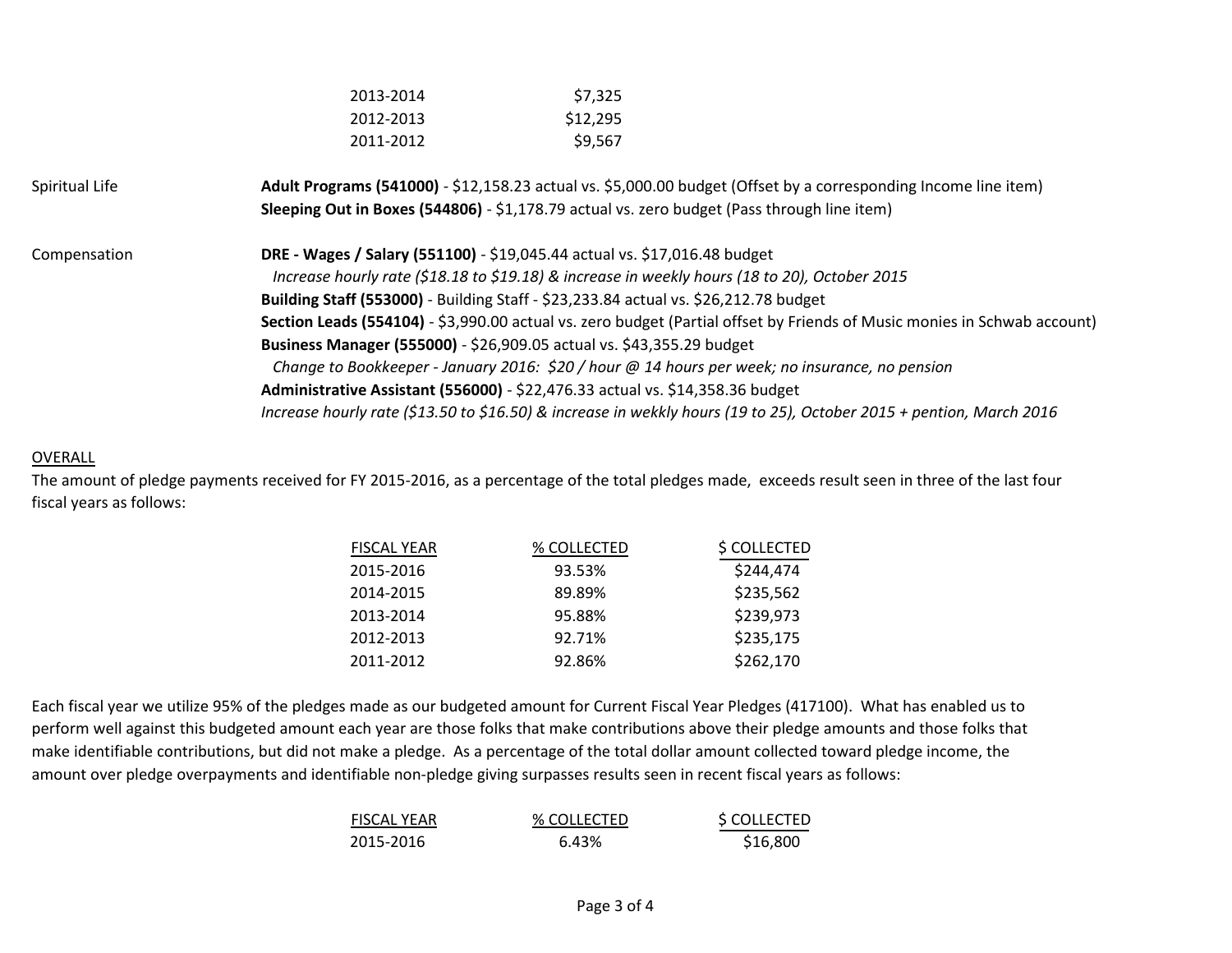| \$10,099 | 4.11% | 2014-2015 |
|----------|-------|-----------|
| \$8,101  | 3.27% | 2013-2014 |
| \$12,414 | 5.01% | 2012-2013 |
| \$12,788 | 4.65% | 2011-2012 |

The protocol for next firscal year (2016-2017), regarding the use of Carry Forward monies, will continue to be that monies from the oldest FY will be used first. As the Budget is reviewed during the fiscal year, rather than show a projected surplus, the amount of Prior Year Carry Forwards (414000) will be lowered. A projected deficit will still be noted as a deficit, with no addition to Prior Year Carry Forward (414000), unless mandated by the Finance Sub-Council and Board.

A preliminary review of the 2016-2017 Approved Budget can be found on the 16-17 Budget Review Tab. Adjustments have been made as follows:

**ZREC (411300)** - Bi-annual payments to begin in January 2017; **Building & Grounds Small Projects (411400)** - Added to accurately account for monies taken from Endowment; **Matching Grant (412100)** - \$15798.00 actual vs. \$15,000.00 budget; **Prior Year Carry Over (414000)** - Reflects an amount (lower than budgeted) using the protocol described above to 'balance the budget'. **Prior Fiscal Year Pledge (417200)** - Reflects \$7,000.00 derived from Pledge vs. Giving Tab; **Adult Programs (428000, 528000)** - Moved from Sprirtual Life to Community Within; **Annual Canvass (515100)** - Budgeted at zero, restored to previous level of \$600; **Small Projects (516800)** - Added to accurately account for monies spent from Endowment for Small Projects; **Membership Initiative (527100)** - Added unspent monies remaining in Schwab account;

Non-Budgeted Income & Expense line items have been added to more clearly account for those amounts that are collected and remitted for a specific purpose. Previously identified as pass through items.

These alterations(reflected in yellow on the 16-17 Budget Review Tab) result in a projected surplus for fiscal year 2016-2017 of \$5.33.

As previously noted, the protocol has been for the Current Fiscal Year Pledge (417100) line item to reflect 95% of the total amount of pledges received for a fiscal year. The approved budget for FY 2016-2017 reflects \$273,000 for the Current Fiscal Year Pledge (417100) line item. This would translate into having received \$288,000 in total pledges for FY 2016-2017. We have infact received a total of \$275,385 in pledges for FY 2016-2017.

As it stands, the approved budget for FY 2016-2017 would be using 99.13% of the total pledges received.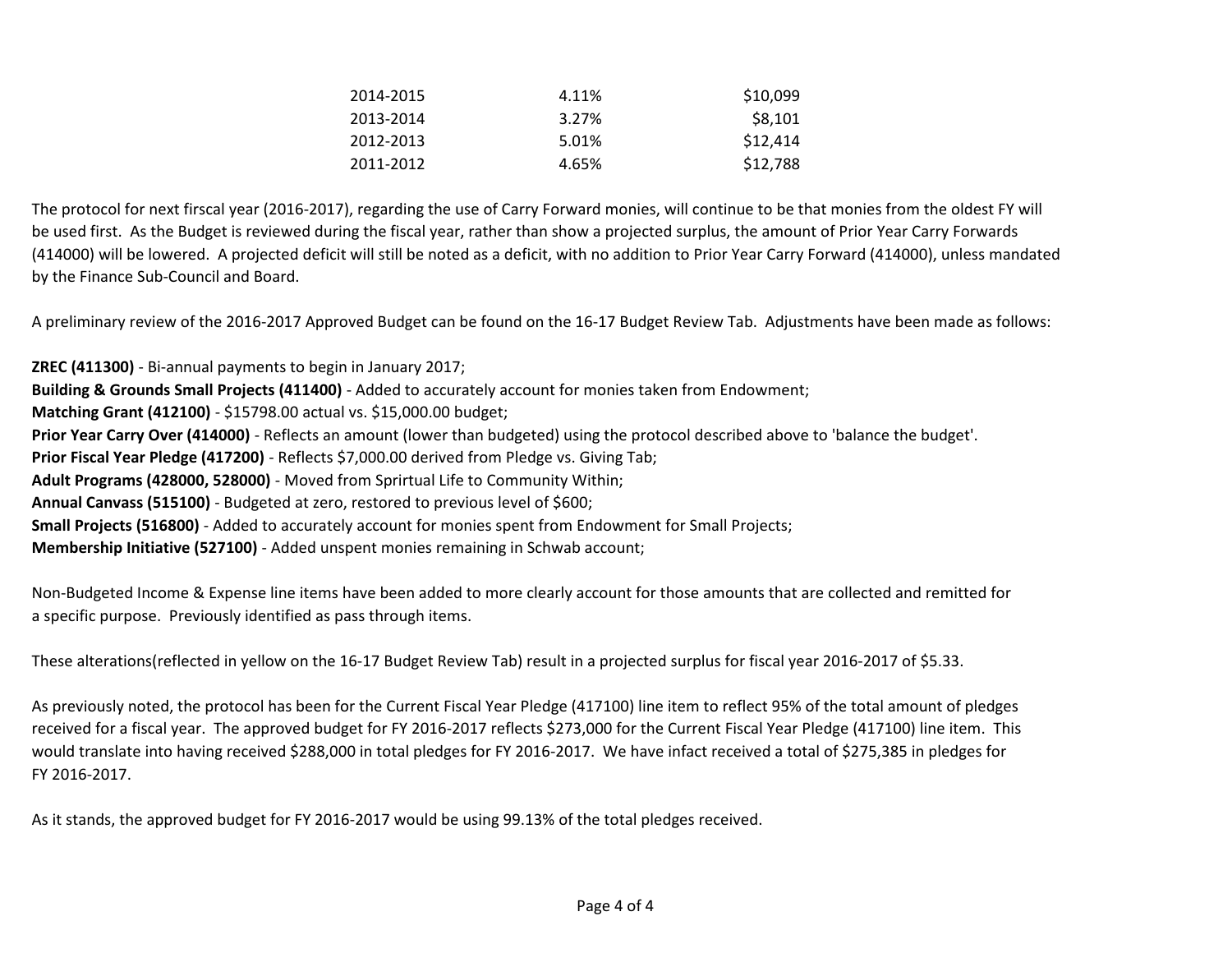|                                         | 14-15 Yr-End Actual | <b>Approved Budget</b> | <b>Budget Review</b> | <b>Yr-End Acutal</b> |
|-----------------------------------------|---------------------|------------------------|----------------------|----------------------|
|                                         | 06.30.2015          | 2015-2016              | 04.30.2016           | 06.30.2016           |
| <b>Ordinary Income/Expense</b>          |                     |                        |                      |                      |
| <b>Income</b>                           |                     |                        |                      |                      |
| 410000 · Administration                 |                     |                        |                      |                      |
| 411000 · Endowment                      |                     |                        |                      |                      |
| 411100 - Capital Clearing Account       |                     |                        |                      |                      |
| 411200 · Operations                     |                     |                        |                      |                      |
| 411201 - Monthly Distribution           | 41,340.00           | 39,364.12              | 39,364.12            | 39,364.08            |
| 411202 - Loan Repay UUMSB - Principal   | 1,666.21            | 1,444.14               | 1,444.14             | 1,735.07             |
| 411203 - Loan Repay UUMSB - Interest    | 1,969.67            | 2,191.74               | 2,191.74             | 1,900.81             |
| 411204 - Special Endowment Funds Income |                     |                        |                      |                      |
| <b>Total 411200 - Operations</b>        | 44,975.88           | 43,000.00              | 43,000.00            | 42,999.96            |
| Total 411000 · Endowment                | 44,975.88           | 43,000.00              | 43,000.00            | 42,999.96            |
| 412000 - Fundraising                    | 15,555.11           | 15,000.00              | 7,789.00             | 9,287.98             |
| 412100 - Matching Grant                 | 10,369.82           | 18,000.00              | 14,024.00            | 14,024.00            |
| 413000 · Holiday Letter                 |                     |                        |                      |                      |
| 414000 - Prior Years' Carry Over        | 15,064.94           | 11,000.00              | 11,000.00            | 2,710.78             |
| <b>415000 - Memorial Contributions</b>  |                     |                        | 500.00               | 535.00               |
| 416000 · Rental Contributions           | 12,348.00           | 14,000.00              | 12,800.00            | 13,049.00            |
| 417000 · Stewardship                    |                     |                        |                      |                      |
| 417100 · Current Fiscal Year Pledge     | 244,829.39          | 254,000.00             | 254,107.31           | 260,651.10           |
| 417200 · Prior Fiscal Year Pledge       | 5,928.45            | 6,000.00               | 3,848.23             | 3,848.23             |
| Total 417000 · Stewardship              | 250,757.84          | 260,000.00             | 257,955.54           | 264,499.33           |
| 418000 · Sunday Contributions           | 7,822.69            | 7,500.00               | 5,650.00             | 5,384.32             |
| 419000 · Minister's Discretionary Fund  | 1,103.87            |                        | 4,229.42             | 4,329.42             |
| Total 410000 · Administration           | 357,998.15          | 368,500.00             | 356,947.96           | 356,819.79           |
| 420000 · Community Within               |                     |                        |                      |                      |
| 421000 · Festival of the Season         | 1,171.00            |                        | 1,482.00             | 1,482.00             |
| 422000 - Used Book Sales                | 339.50              |                        | 576.33               | 675.48               |
| 423000 · Performing Arts                | 3,732.10            |                        | 4,456.00             | 4,456.00             |
| 424000 · Caring Network                 |                     |                        |                      |                      |
| 424100 - Memorial Receptions            | 917.30              | 200.00                 | 300.00               | 300.00               |
| 426000 - Circle of Caring               |                     |                        |                      |                      |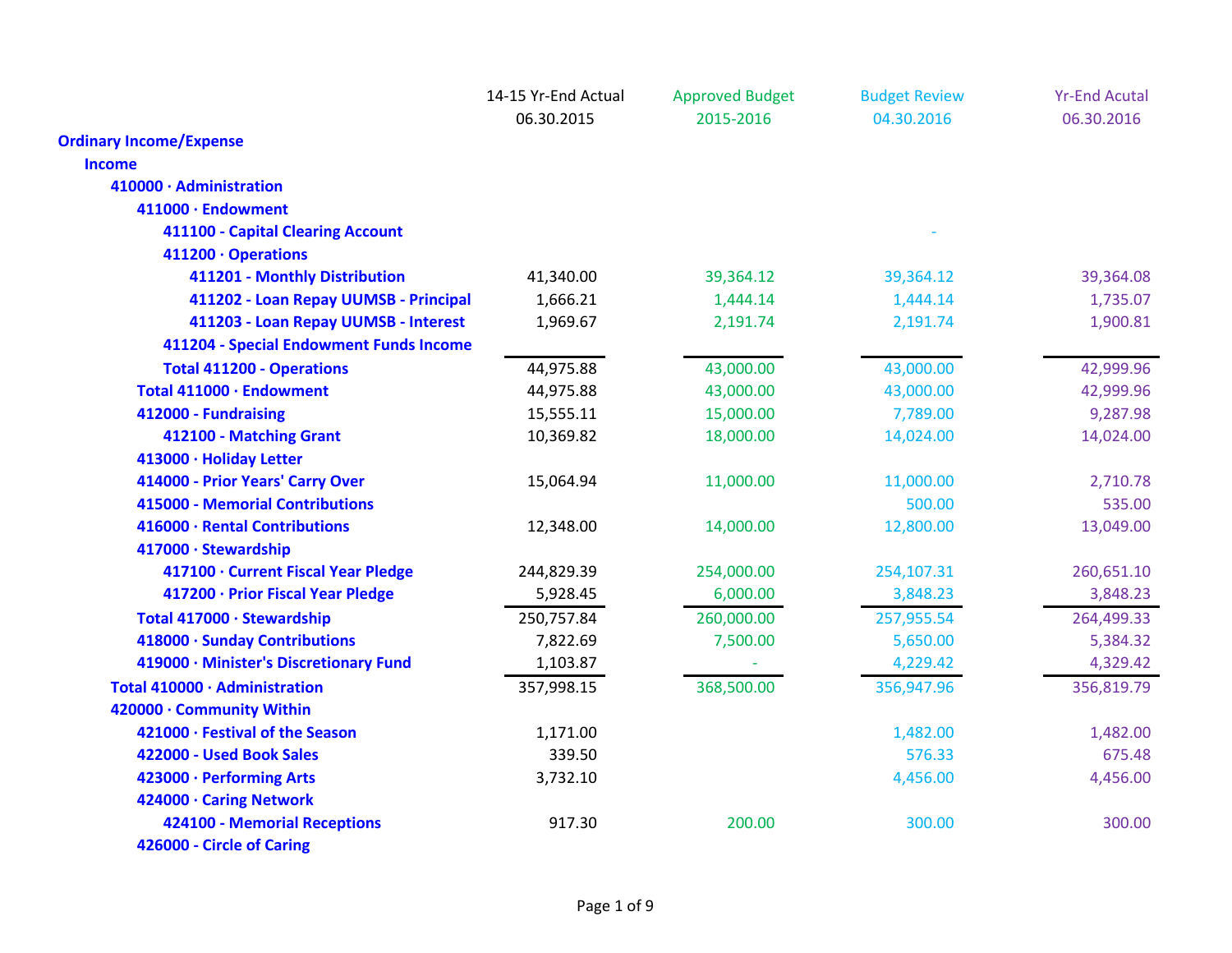|                                               | 14-15 Yr-End Actual | <b>Approved Budget</b> | <b>Budget Review</b> | <b>Yr-End Acutal</b> |
|-----------------------------------------------|---------------------|------------------------|----------------------|----------------------|
|                                               | 06.30.2015          | 2015-2016              | 04.30.2016           | 06.30.2016           |
| 427000 - Membership                           | 41.77               |                        |                      | 100.00               |
| 427100 - Membership Initiative                | 1,039.60            |                        | 241.33               | 241.33               |
| 428001 - Fellowship Hour Donations            | 179.57              | 100.00                 | 109.72               | 123.40               |
| 429000 · UAMW                                 | 3,067.31            |                        | 3,081.27             | 3,541.27             |
| Total 420000 · Community Within               | 10,488.15           | 300.00                 | 10,246.65            | 10,919.48            |
| 430000 · Social Justice                       |                     |                        |                      |                      |
| 431000 · SJ Sunday Collections                | 3,778.88            |                        | 11,293.15            | 12,887.50            |
| 432000 · Coffee Ministry                      |                     |                        |                      |                      |
| 434500 - Interweave                           |                     |                        |                      |                      |
| 434000 · SJ Miscellaneous Income              | 100.00              |                        |                      |                      |
| 434800 - Green Sanctuary                      | 1,058.00            |                        | 1,306.25             | 1,306.25             |
| Total 430000 · Social Justice                 | 4,936.88            |                        | 12,599.40            | 14,193.75            |
| 440000 · Spiritual Life                       |                     |                        |                      |                      |
| 441000 · Annual Retreat                       |                     |                        |                      |                      |
| 442000 · Adult Programs                       | 16,422.95           | 5,200.00               | 11,449.50            | 13,442.50            |
| 443000 · Flower Contributions                 |                     |                        | 23.50                | 23.50                |
| 445000 · Music Sunday Contributions           |                     |                        |                      |                      |
| 447000 · Religious Education                  |                     |                        |                      |                      |
| 447100 · Soup Making                          | 418.30              | 300.00                 | 721.22               | 679.27               |
| 447200 · Guest at Your Table                  | 170.00              |                        |                      |                      |
| 447300 - Sleeping Out in Boxes                | 1,850.00            |                        | 1,178.79             | 1,178.79             |
| 447500 · Ski Trip                             |                     |                        |                      |                      |
| <b>447600 - UNICEF</b>                        |                     |                        |                      |                      |
| Total 447000 · Religious Education            | 2,438.30            | 300.00                 | 1,900.01             | 1,858.06             |
| 448000 · Miscellaneous - Spiritual Life       |                     |                        |                      |                      |
| 448100 · Recording Donations                  | 34.00               |                        |                      |                      |
| 448200 - Hymnal Donations                     | 655.00              |                        | 927.00               | 927.00               |
| 448300 · Volunteer Recognition                |                     |                        |                      |                      |
| 448000 - Miscellaneous                        |                     |                        |                      |                      |
| 449000 - Music Program Fundraising            |                     |                        | 2,805.00             | 3,365.00             |
| Total 448000 · Miscellaneous - Spiritual Life | 689.00              |                        | 3,732.00             | 4,292.00             |
| Total 440000 · Spiritual Life                 | 19,550.25           | 5,500.00               | 17,105.01            | 19,616.06            |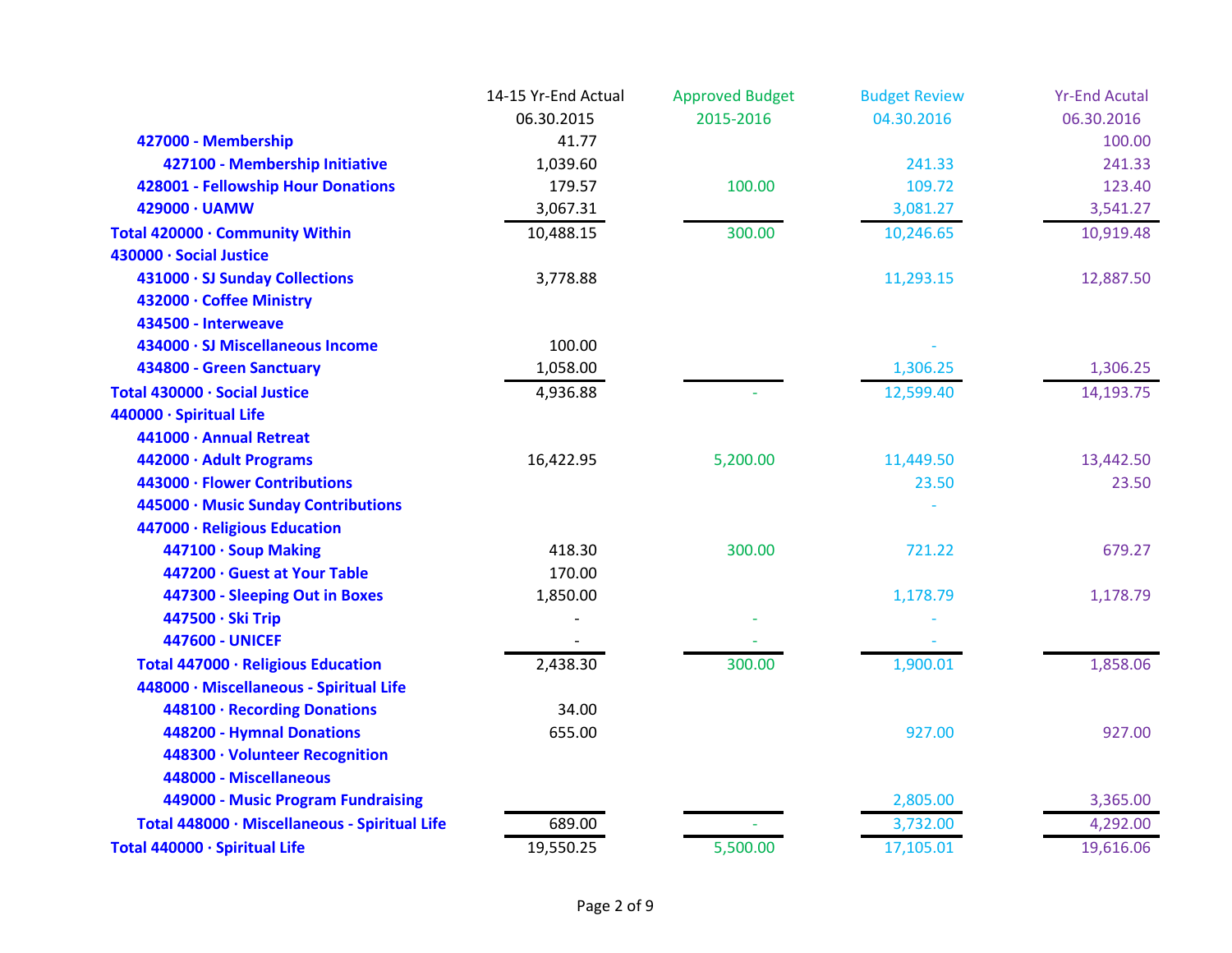|                                        | 14-15 Yr-End Actual | <b>Approved Budget</b> | <b>Budget Review</b> | <b>Yr-End Acutal</b> |
|----------------------------------------|---------------------|------------------------|----------------------|----------------------|
|                                        | 06.30.2015          | 2015-2016              | 04.30.2016           | 06.30.2016           |
| 450000 - Other Income                  | 829.26              |                        | 857.00               | 857.00               |
| 451000 - Search Income                 |                     |                        |                      |                      |
| 452000 - RE Support                    | 6,817.62            |                        |                      |                      |
| Total 450000 - Other Income            | 7,646.88            |                        | 857.00               | 857.00               |
| <b>Total Income</b>                    | 400,620.31          | 374,300.00             | 397,756.02           | 402,406.08           |
| <b>Expense</b>                         |                     |                        |                      |                      |
| 510000 · Administration Expenses       |                     |                        |                      |                      |
| 512000 · UUA & District Payments       |                     |                        |                      |                      |
| 512001 · Clara Barton District         | 3,190.00            | 3,720.00               | 3,410.00             | 3,410.00             |
| 512002 · UUA Fair Share                | 8,700.00            | 9,610.00               | 9,300.00             | 9,300.00             |
| Total 512000 · UUA & District Payments | 11,890.00           | 13,330.00              | 12,710.00            | 12,710.00            |
| 515000 · Stewardship                   |                     |                        |                      |                      |
| 515100 · Annual Canvass                | 138.84              | 300.00                 | 300.00               | 23.50                |
| 515200 · Credit Card Expense           | 998.83              | 925.00                 | 1,300.00             | 1,227.88             |
| Total 528000 · Stewardship             | 1,137.67            | 1,225.00               | 1,600.00             | 1,251.38             |
| 516000 · Building & Grounds            |                     |                        |                      |                      |
| 516100 · General Maintenance           | 10,187.72           | 7,500.00               | 16,800.00            | 15,032.98            |
| 516200 · Snow Removal                  | 9,860.00            | 6,600.00               | 4,790.00             | 4,790.00             |
| 516300 · Lawn Care                     | 6,400.00            | 5,560.00               | 5,560.00             | 6,000.00             |
| $516400 \cdot Water$                   | 4,114.53            | 4,000.00               | 3,809.66             | 3,809.66             |
| 516500 · Electric                      | 10,831.85           | 10,200.00              | 10,200.00            | 9,544.44             |
| 516600 · Natural Gas                   | 9,800.33            | 10,000.00              | 8,400.00             | 8,098.57             |
| 516700 - Memorial Garden               | 500.00              |                        | 378.00               | 378.00               |
| Total 516000 · Building & Grounds      | 51,694.43           | 43,860.00              | 49,937.66            | 47,653.65            |
| 517000 · Office                        |                     |                        |                      |                      |
| 517100 · Equipment                     |                     |                        |                      |                      |
| 517101 - Equipment Purchases           | 1,058.84            | 1,500.00               | 1,646.30             | 1,646.30             |
| 517102 · Equipment Rental              | 6,576.00            | 6,800.00               | 6,800.00             | 6,650.09             |
| 517103 - Computer Maint. Agreement     | 1,188.00            | 1,188.00               | 1,284.00             | 1,284.00             |
| Total 517100 · Equipment               | 8,822.84            | 9,488.00               | 9,730.30             | 9,580.39             |
| 517200 · Security                      | 15.00               |                        | 15.00                | 15.00                |
| <b>517300 - Printing</b>               | 781.90              | 525.00                 | 1,300.00             | 1,478.05             |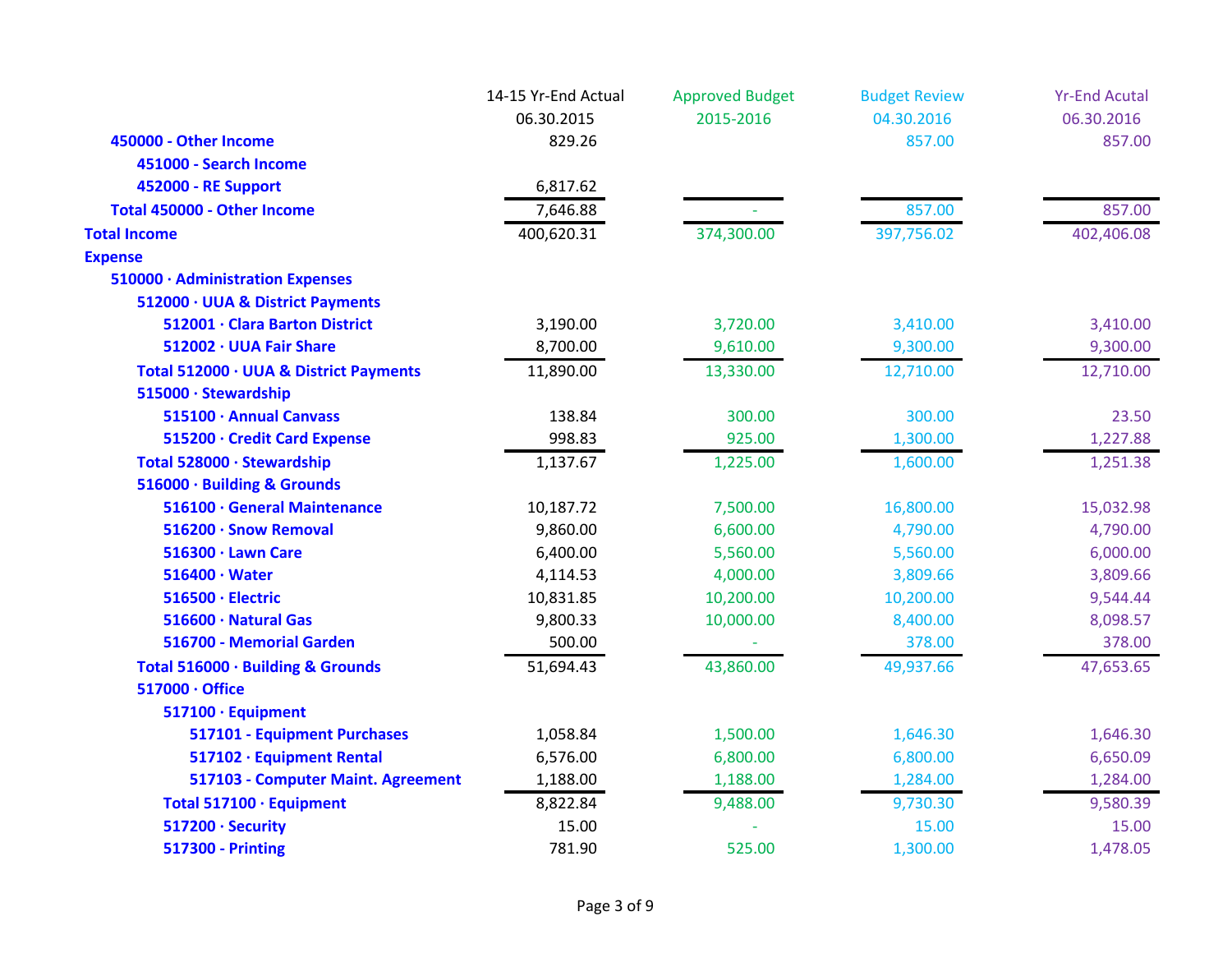|                                        | 14-15 Yr-End Actual | <b>Approved Budget</b> | <b>Budget Review</b>     | <b>Yr-End Acutal</b> |
|----------------------------------------|---------------------|------------------------|--------------------------|----------------------|
|                                        | 06.30.2015          | 2015-2016              | 04.30.2016               | 06.30.2016           |
| 517400 · Postage                       | 672.62              | 1,000.00               | 1,000.00                 | 767.00               |
| 517500 · Telephone                     | 2,568.40            | 2,400.00               | 2,800.00                 | 2,866.14             |
| 517600 · Dues and Subscriptions        | 1,102.33            | 725.00                 | 784.05                   | 999.56               |
| 517700 · Office Supplies               | 2,834.83            | 2,100.00               | 3,300.00                 | 3,388.85             |
| 517800 · Service Contracts             |                     |                        |                          |                      |
| 517900 · Service Charges               |                     |                        |                          |                      |
| 517910 - Bank                          | 116.13              |                        | 26.90                    | 26.90                |
| 517920 · Credit Card Expense           | 351.25              | 900.00                 | 250.00                   | 279.30               |
| 517930 - Payroll Expense               | 560.88              | 600.00                 | 650.00                   | 663.15               |
| 517940 - Miscellaneous                 | 4.66                |                        | $\overline{\phantom{a}}$ |                      |
| Total 517900 · Service Charges         | 1,032.92            | 1,500.00               | 926.90                   | 969.35               |
| Total 517000 · Office                  | 17,830.84           | 17,738.00              | 19,856.25                | 20,064.34            |
| 518000 · Insurance                     |                     |                        |                          |                      |
| 518100 · Workers' Compensation         | 2,679.75            | 2,700.00               | 2,700.00                 | 3,430.50             |
| 518200 · Liability Insurance           | 13,860.65           | 13,700.00              | 15,143.10                | 15,143.44            |
| 518300 · Umbrella                      | 700.00              | 700.00                 | 700.00                   | 700.00               |
| Total 518000 · Insurance               | 17,240.40           | 17,100.00              | 18,543.10                | 19,273.94            |
| 519000 · Administration - Other        |                     |                        |                          |                      |
| 519200 · Rental Expense                | 40.00               |                        | 29.85                    | 298.37               |
| 519300 · General Assembly Expense      |                     |                        |                          |                      |
| 519400 · Minister Discretionary Fund   | 1,103.87            |                        | 4,229.42                 | 4,329.42             |
| 519500 - Board Expense                 |                     |                        |                          | 964.95               |
| 519600 - Staff Development             |                     | 500.00                 | 500.00                   | 393.40               |
| Total 519000 · Administration - Other  | 1,143.87            | 500.00                 | 4,759.27                 | 5,986.14             |
| Total 510000 · Administration Expenses | 100,937.21          | 93,753.00              | 107,406.28               | 106,939.45           |
| 520000 · Community Within Expenses     |                     |                        |                          |                      |
| 521000 · Caring Network                |                     |                        |                          |                      |
| 522000 · Communications                |                     |                        |                          |                      |
| 522100 - Hard Copy Mailings            |                     | 1,500.00               | 1,500.00                 |                      |
| 522200 · Telephone Advertisement       |                     |                        |                          |                      |
| 522300 - Web Page                      | 515.90              | 1,000.00               | 1,000.00                 | 1,201.18             |
| 522400 · External Marketing            | 192.00              |                        | 83.40                    | 118.39               |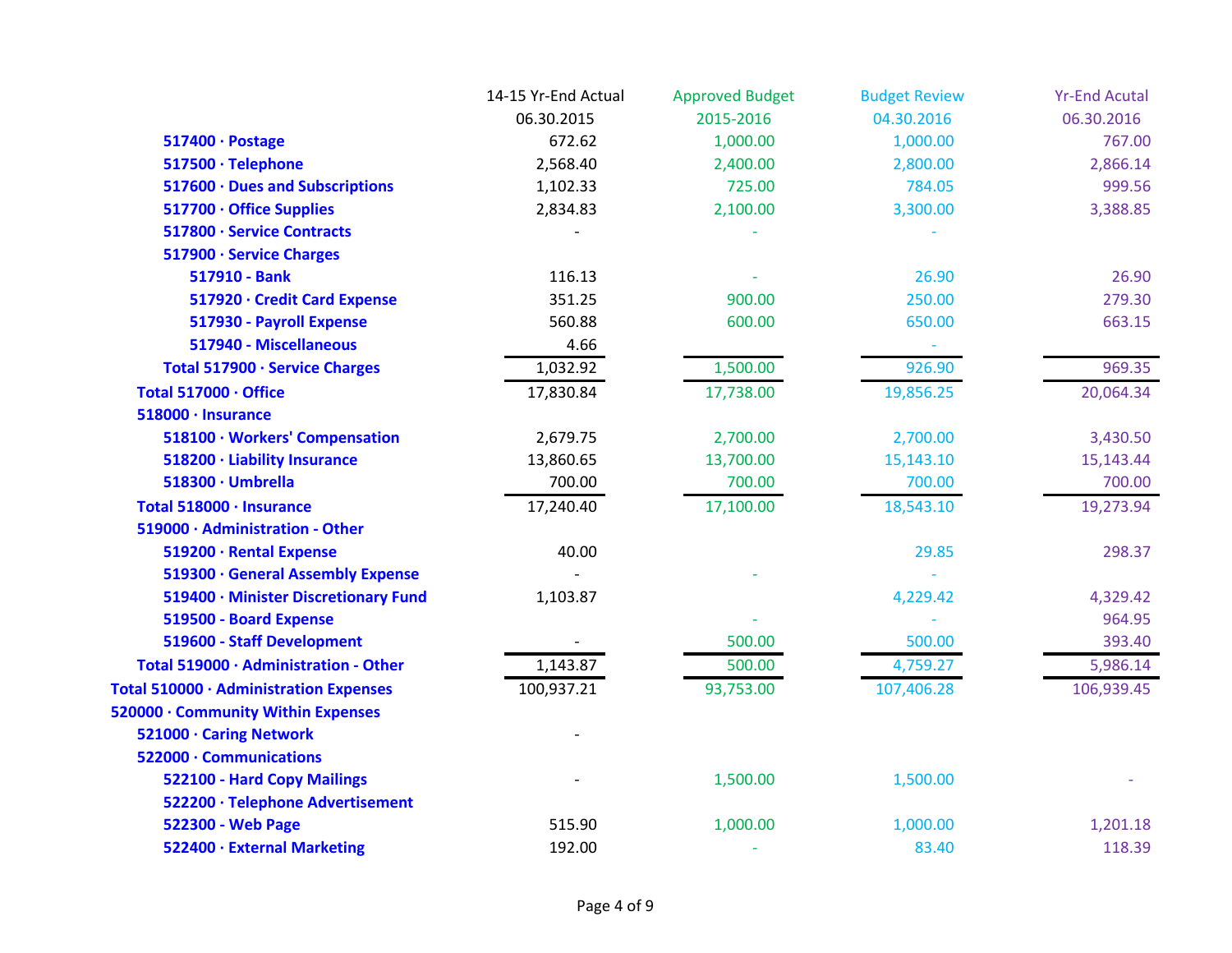|                                          | 14-15 Yr-End Actual | <b>Approved Budget</b> | <b>Budget Review</b> | <b>Yr-End Acutal</b> |
|------------------------------------------|---------------------|------------------------|----------------------|----------------------|
|                                          | 06.30.2015          | 2015-2016              | 04.30.2016           | 06.30.2016           |
| 522500 · Software Upgrades               |                     |                        |                      |                      |
| Total 522000 · Communications            | 707.90              | 2,500.00               | 2,583.40             | 1,319.57             |
| 523000 - Performing Arts                 | 594.50              |                        | 226.69               | 226.69               |
| 523100 - Credit Card Expense             | 2.96                |                        | 2.91                 | 2.91                 |
| <b>Total 523000 - Performing Arts</b>    | 597.46              |                        | 229.60               | 229.60               |
| 524000 · Festival of the Season          | 518.36              |                        |                      | 167.48               |
| 527000 · Membership                      |                     |                        |                      |                      |
| 527000 - Membership                      | 56.67               |                        | 286.12               | 450.88               |
| 527100 - Membership Initiative           | 1,039.60            | 500.00                 | 251.33               | 251.33               |
| Total 527000 - Membership                | 1,096.27            | 500.00                 | 537.45               | 702.21               |
| 529000 · Community Within - Other        |                     |                        |                      |                      |
| 529300 · UAMW                            | 3,067.31            |                        | 3,081.27             | 3,541.27             |
| 529500 · Memorial Receptions             | 768.88              | 200.00                 | 292.85               | 292.85               |
| 529600 - Fellowship Hour Supplies        | 449.26              | 600.00                 | 600.00               | 631.91               |
| Total 529000 · Community Within - Other  | 4,285.45            | 800.00                 | 3,974.12             | 4,466.03             |
| Total 520000 · Community Within Expenses | 7,205.44            | 3,800.00               | 7,324.57             | 6,884.89             |
| 530000 · Social Justice Expenses         |                     |                        |                      |                      |
| 531000 · Info & Advocacy Sub-Council     | 35.00               |                        |                      |                      |
| 532000 - Miscellaneous                   |                     | 500.00                 | 500.00               | 496.13               |
| 533000 · SJ Collection Disbursements     | 3,778.88            |                        | 11,293.15            | 12,887.50            |
| 534000 · Interweave                      |                     |                        |                      |                      |
| 537000 · Equual Access                   |                     |                        |                      |                      |
| 538000 · Green Sanctuary                 | 93.08               |                        |                      |                      |
| 539000 - Noah Webster Partnership        |                     |                        |                      |                      |
| Total 530000 · Social Justice Expenses   | 3,906.96            | 500.00                 | 11,793.15            | 13,383.63            |
| 540000 · Spiritual Life Expenses         |                     |                        |                      |                      |
| 541000 · Adult Programs                  |                     |                        |                      |                      |
| 541100 · Administrative Expenses         | 1,995.58            |                        | 1,364.02             | 2,089.17             |
| 541200 · Compensation                    | 10,339.00           |                        | 7,087.00             | 10,068.00            |
| 541300 · Credit Card Expense             | 17.51               |                        | 1.06                 | 1.06                 |
| Total 541000 · Adult Programs            | 12,352.09           | 5,000.00               | 8,452.08             | 12,158.23            |
| 542000 · Annual Retreat                  |                     |                        |                      |                      |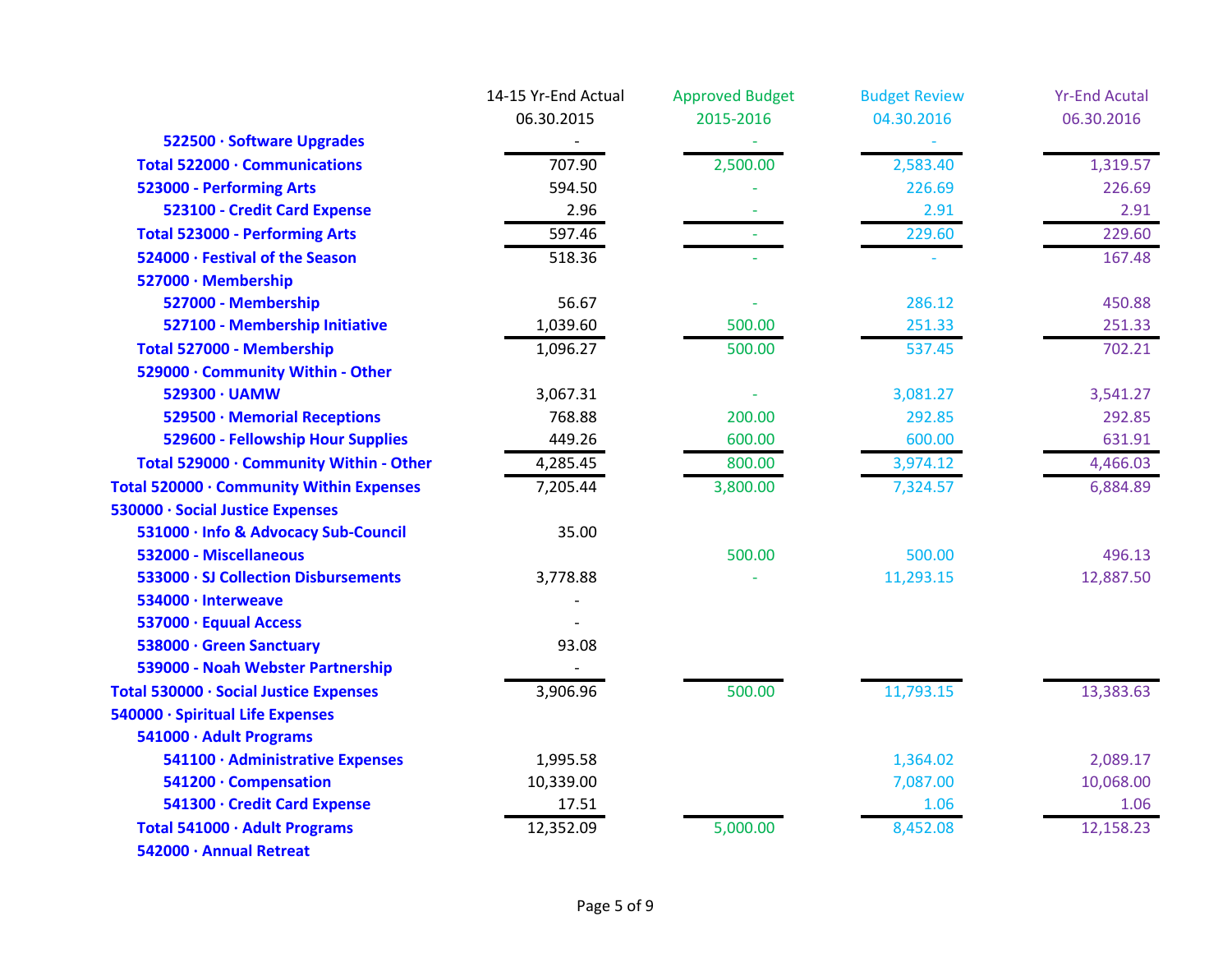|                                            | 14-15 Yr-End Actual | <b>Approved Budget</b> | <b>Budget Review</b> | <b>Yr-End Acutal</b> |
|--------------------------------------------|---------------------|------------------------|----------------------|----------------------|
|                                            | 06.30.2015          | 2015-2016              | 04.30.2016           | 06.30.2016           |
| 543000 · Music                             |                     |                        |                      |                      |
| 543200 · Guest Musicians / Choral Scholars | 3,033.99            | 2,000.00               | 2,000.00             | 1,375.00             |
| 543201 - Substitute Keyboardists           | 250.00              | 600.00                 | 825.00               | 825.00               |
| 543300 · Sheet Music                       | 174.19              | 500.00                 | 500.00               | 369.81               |
| 543400 · Instrument Maintenance            |                     |                        |                      |                      |
| 543401 · Organ                             | 1,372.00            | 1,072.00               | 1,072.00             | 1,072.00             |
| 543402 · Piano                             | 270.00              | 580.00                 | 580.00               | 320.00               |
| Total 543400 · Instrument Maintenance      | 1,642.00            | 1,652.00               | 1,652.00             | 1,392.00             |
| Total 543000 · Music                       | 5,100.18            | 4,752.00               | 4,977.00             | 3,961.81             |
| 544000 - Religious Education               |                     |                        |                      |                      |
| 544200 · Supplies                          | 394.09              | 600.00                 | 600.00               | 690.18               |
| 544300 - Guest at Your Table               | 170.00              |                        |                      |                      |
| <b>544400 - UNICEF</b>                     |                     |                        |                      |                      |
| 544500 · Ski Trip                          |                     |                        |                      |                      |
| 544700 · Curriculum                        | 253.90              | 400.00                 | 400.00               | 623.04               |
| 544800 · Religious Education - Other       |                     |                        |                      |                      |
| $544802 \cdot$ Training                    | 92.53               | 300.00                 | 300.00               | 215.62               |
| 544803 · RE Staff Recruitment              |                     | 100.00                 | 100.00               | 59.78                |
| 544804 · RE Staff Security Checks          | 15.60               | 40.00                  | 40.00                | 15.60                |
| 544805 · RE Classroom Refurbishment        |                     | 100.00                 | 100.00               |                      |
| 544806 - Sleeping Out In Boxes             | 1,850.00            |                        | 1,178.79             | 1,178.79             |
| Total 544800 · Religious Education - Other | 1,958.13            | 540.00                 | 1,718.79             | 1,469.79             |
| Total 544000 · Religious Education         | 2,776.12            | 1,540.00               | 2,718.79             | 2,783.01             |
| 545000 · Worship                           |                     |                        |                      |                      |
| 545100 · Guest Speakers                    |                     |                        |                      |                      |
| 545101 - Guest Speakers                    | 1,650.00            | 2,000.00               | 2,000.00             | 1,558.33             |
| 545102 - Guest Speakers - Mileage          |                     | 400.00                 | 400.00               | 50.00                |
| <b>Total 545100 - Guest Speakers</b>       |                     | 2,400.00               | 2,400.00             | 1,608.33             |
| 545200 · Flowers & Candles                 | 323.76              | 500.00                 | 500.00               | 344.98               |
| 545201 - Hymnals                           | 655.00              |                        | 927.00               | 940.00               |
| 545300 · Recording Expense                 |                     |                        |                      |                      |
| 545400 - Summer Music                      | 1,350.00            | 2,000.00               | 1,575.00             | 1,575.00             |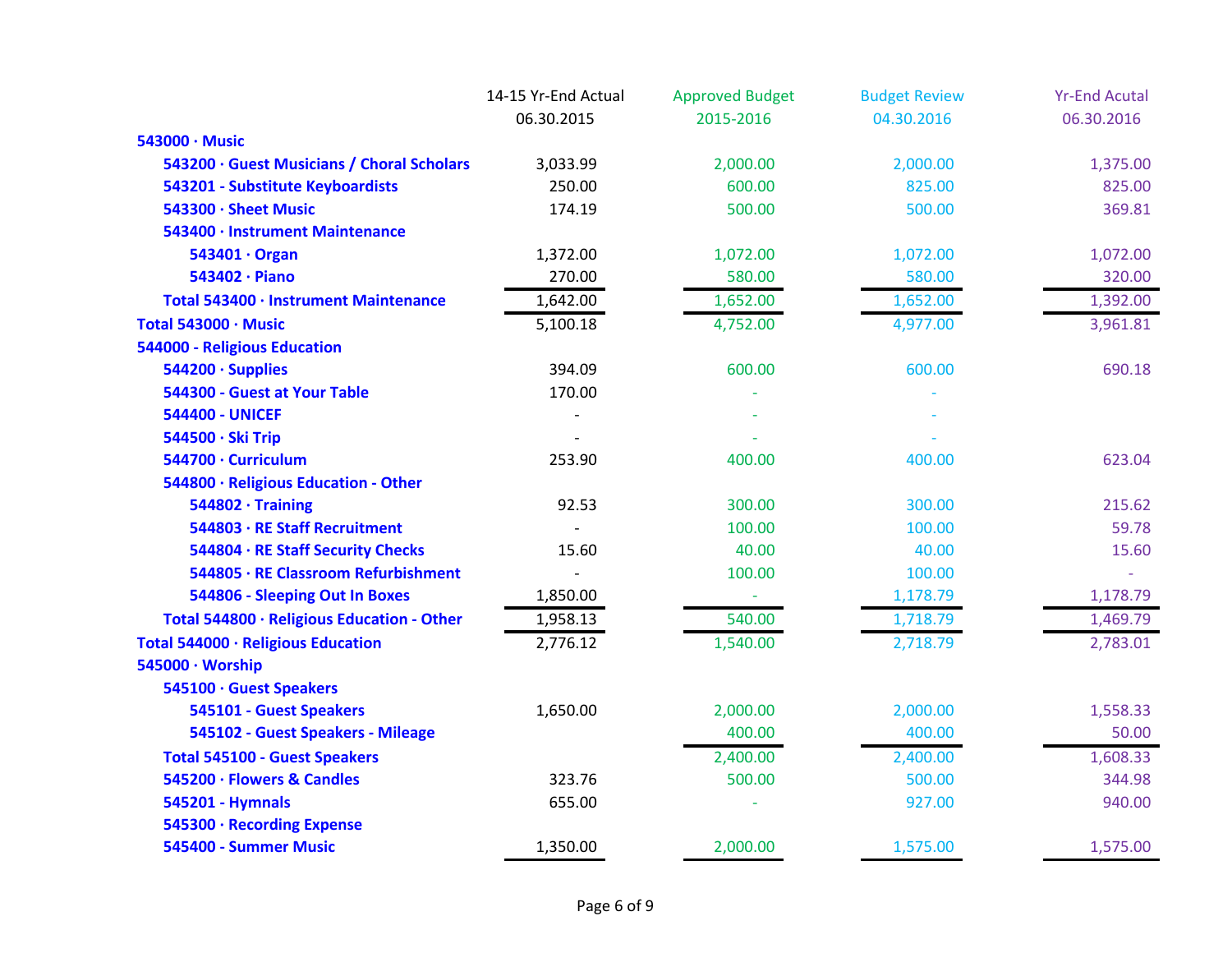| 06.30.2015<br>06.30.2016<br>2015-2016<br>04.30.2016<br>Total 545000 · Worship<br>3,978.76<br>4,900.00<br>5,402.00<br>4,468.31<br><b>Spiritual Life Other</b><br>24,207.15<br>16,192.00<br>21,549.87<br>23,371.36<br>Total 540000 · Spiritual Life Expenses<br>550000 · Compensation<br>$551000 \cdot DRE$<br>551100 · Salary/Wages<br>16,848.00<br>17,016.48<br>19,045.44<br>19,045.44<br><b>Consultant</b><br>551200 · Pension<br>1,355.00<br>1,169.02<br>551300 · Insurance<br>551400 · Professional Development<br>175.00<br>1,000.00<br>1,000.00<br>1,000.00<br>551500 · FICA<br>1,288.88<br>1,307.76<br>1,456.98<br>1,477.51<br>551700 - Health Reimbursement<br>19,324.24<br>22,857.42<br>18,311.88<br><b>Total 551000 · DRE</b><br>552000 · Minister<br>552100 · Salary/Wages<br>63,800.00<br>68,400.00<br>64,000.00<br>552200 · Pension<br>8,400.00<br>7,700.00<br>8,400.00<br>552300 · Insurance<br>12,553.50<br>15,142.77<br>14,649.56<br>15,142.77<br>552400 · Professional Development<br>1,753.01<br>552402 - Prof Dev. Cathy<br>4,287.18<br>5,880.00<br>6,825.20<br>552403 - Prof Dev. Heather<br>6,643.66<br>5,880.00<br>5,462.58<br><b>Total 552400 - Professional Development</b><br>12,683.85<br>11,760.00<br>12,287.78<br>552500 · FICA<br>6,426.00<br>5,890.50<br>6,426.00<br>20,000.00<br>552600 · Housing Allowance<br>15,625.00<br>15,600.00<br>552700 - Health Reimbursement<br>4,947.45<br><b>522800 - Per Diem Living Expenses</b><br>125,728.77<br>125,728.77<br>123,200.30<br>125,763.34<br>Total 552000 · Minister<br>553000 · Building Staff<br>553100 · Salary/Wages<br>553101 · Sunday Sexton<br>2,907.50<br>3,140.00<br>3,412.00<br>3,239.50<br>553102 · Custodian<br>3,857.50<br>5,364.00<br>4,830.00<br>5,475.00<br>16,632.00<br>553103 · Sexton<br>16,380.00<br>16,380.00<br>12,736.50 | 14-15 Yr-End Actual | <b>Approved Budget</b> | <b>Budget Review</b> | <b>Yr-End Acutal</b> |
|----------------------------------------------------------------------------------------------------------------------------------------------------------------------------------------------------------------------------------------------------------------------------------------------------------------------------------------------------------------------------------------------------------------------------------------------------------------------------------------------------------------------------------------------------------------------------------------------------------------------------------------------------------------------------------------------------------------------------------------------------------------------------------------------------------------------------------------------------------------------------------------------------------------------------------------------------------------------------------------------------------------------------------------------------------------------------------------------------------------------------------------------------------------------------------------------------------------------------------------------------------------------------------------------------------------------------------------------------------------------------------------------------------------------------------------------------------------------------------------------------------------------------------------------------------------------------------------------------------------------------------------------------------------------------------------------------------------------------------------------------------------------------------------------------------------------------|---------------------|------------------------|----------------------|----------------------|
|                                                                                                                                                                                                                                                                                                                                                                                                                                                                                                                                                                                                                                                                                                                                                                                                                                                                                                                                                                                                                                                                                                                                                                                                                                                                                                                                                                                                                                                                                                                                                                                                                                                                                                                                                                                                                            |                     |                        |                      |                      |
|                                                                                                                                                                                                                                                                                                                                                                                                                                                                                                                                                                                                                                                                                                                                                                                                                                                                                                                                                                                                                                                                                                                                                                                                                                                                                                                                                                                                                                                                                                                                                                                                                                                                                                                                                                                                                            |                     |                        |                      |                      |
|                                                                                                                                                                                                                                                                                                                                                                                                                                                                                                                                                                                                                                                                                                                                                                                                                                                                                                                                                                                                                                                                                                                                                                                                                                                                                                                                                                                                                                                                                                                                                                                                                                                                                                                                                                                                                            |                     |                        |                      |                      |
|                                                                                                                                                                                                                                                                                                                                                                                                                                                                                                                                                                                                                                                                                                                                                                                                                                                                                                                                                                                                                                                                                                                                                                                                                                                                                                                                                                                                                                                                                                                                                                                                                                                                                                                                                                                                                            |                     |                        |                      |                      |
|                                                                                                                                                                                                                                                                                                                                                                                                                                                                                                                                                                                                                                                                                                                                                                                                                                                                                                                                                                                                                                                                                                                                                                                                                                                                                                                                                                                                                                                                                                                                                                                                                                                                                                                                                                                                                            |                     |                        |                      |                      |
|                                                                                                                                                                                                                                                                                                                                                                                                                                                                                                                                                                                                                                                                                                                                                                                                                                                                                                                                                                                                                                                                                                                                                                                                                                                                                                                                                                                                                                                                                                                                                                                                                                                                                                                                                                                                                            |                     |                        |                      |                      |
|                                                                                                                                                                                                                                                                                                                                                                                                                                                                                                                                                                                                                                                                                                                                                                                                                                                                                                                                                                                                                                                                                                                                                                                                                                                                                                                                                                                                                                                                                                                                                                                                                                                                                                                                                                                                                            |                     |                        |                      |                      |
|                                                                                                                                                                                                                                                                                                                                                                                                                                                                                                                                                                                                                                                                                                                                                                                                                                                                                                                                                                                                                                                                                                                                                                                                                                                                                                                                                                                                                                                                                                                                                                                                                                                                                                                                                                                                                            |                     |                        |                      |                      |
|                                                                                                                                                                                                                                                                                                                                                                                                                                                                                                                                                                                                                                                                                                                                                                                                                                                                                                                                                                                                                                                                                                                                                                                                                                                                                                                                                                                                                                                                                                                                                                                                                                                                                                                                                                                                                            |                     |                        |                      |                      |
|                                                                                                                                                                                                                                                                                                                                                                                                                                                                                                                                                                                                                                                                                                                                                                                                                                                                                                                                                                                                                                                                                                                                                                                                                                                                                                                                                                                                                                                                                                                                                                                                                                                                                                                                                                                                                            |                     |                        |                      |                      |
|                                                                                                                                                                                                                                                                                                                                                                                                                                                                                                                                                                                                                                                                                                                                                                                                                                                                                                                                                                                                                                                                                                                                                                                                                                                                                                                                                                                                                                                                                                                                                                                                                                                                                                                                                                                                                            |                     |                        |                      |                      |
|                                                                                                                                                                                                                                                                                                                                                                                                                                                                                                                                                                                                                                                                                                                                                                                                                                                                                                                                                                                                                                                                                                                                                                                                                                                                                                                                                                                                                                                                                                                                                                                                                                                                                                                                                                                                                            |                     |                        |                      |                      |
|                                                                                                                                                                                                                                                                                                                                                                                                                                                                                                                                                                                                                                                                                                                                                                                                                                                                                                                                                                                                                                                                                                                                                                                                                                                                                                                                                                                                                                                                                                                                                                                                                                                                                                                                                                                                                            |                     |                        |                      |                      |
|                                                                                                                                                                                                                                                                                                                                                                                                                                                                                                                                                                                                                                                                                                                                                                                                                                                                                                                                                                                                                                                                                                                                                                                                                                                                                                                                                                                                                                                                                                                                                                                                                                                                                                                                                                                                                            |                     |                        |                      | 22,691.97            |
|                                                                                                                                                                                                                                                                                                                                                                                                                                                                                                                                                                                                                                                                                                                                                                                                                                                                                                                                                                                                                                                                                                                                                                                                                                                                                                                                                                                                                                                                                                                                                                                                                                                                                                                                                                                                                            |                     |                        |                      |                      |
|                                                                                                                                                                                                                                                                                                                                                                                                                                                                                                                                                                                                                                                                                                                                                                                                                                                                                                                                                                                                                                                                                                                                                                                                                                                                                                                                                                                                                                                                                                                                                                                                                                                                                                                                                                                                                            |                     |                        |                      |                      |
|                                                                                                                                                                                                                                                                                                                                                                                                                                                                                                                                                                                                                                                                                                                                                                                                                                                                                                                                                                                                                                                                                                                                                                                                                                                                                                                                                                                                                                                                                                                                                                                                                                                                                                                                                                                                                            |                     |                        |                      |                      |
|                                                                                                                                                                                                                                                                                                                                                                                                                                                                                                                                                                                                                                                                                                                                                                                                                                                                                                                                                                                                                                                                                                                                                                                                                                                                                                                                                                                                                                                                                                                                                                                                                                                                                                                                                                                                                            |                     |                        |                      |                      |
|                                                                                                                                                                                                                                                                                                                                                                                                                                                                                                                                                                                                                                                                                                                                                                                                                                                                                                                                                                                                                                                                                                                                                                                                                                                                                                                                                                                                                                                                                                                                                                                                                                                                                                                                                                                                                            |                     |                        |                      |                      |
|                                                                                                                                                                                                                                                                                                                                                                                                                                                                                                                                                                                                                                                                                                                                                                                                                                                                                                                                                                                                                                                                                                                                                                                                                                                                                                                                                                                                                                                                                                                                                                                                                                                                                                                                                                                                                            |                     |                        |                      |                      |
|                                                                                                                                                                                                                                                                                                                                                                                                                                                                                                                                                                                                                                                                                                                                                                                                                                                                                                                                                                                                                                                                                                                                                                                                                                                                                                                                                                                                                                                                                                                                                                                                                                                                                                                                                                                                                            |                     |                        |                      |                      |
|                                                                                                                                                                                                                                                                                                                                                                                                                                                                                                                                                                                                                                                                                                                                                                                                                                                                                                                                                                                                                                                                                                                                                                                                                                                                                                                                                                                                                                                                                                                                                                                                                                                                                                                                                                                                                            |                     |                        |                      |                      |
|                                                                                                                                                                                                                                                                                                                                                                                                                                                                                                                                                                                                                                                                                                                                                                                                                                                                                                                                                                                                                                                                                                                                                                                                                                                                                                                                                                                                                                                                                                                                                                                                                                                                                                                                                                                                                            |                     |                        |                      |                      |
|                                                                                                                                                                                                                                                                                                                                                                                                                                                                                                                                                                                                                                                                                                                                                                                                                                                                                                                                                                                                                                                                                                                                                                                                                                                                                                                                                                                                                                                                                                                                                                                                                                                                                                                                                                                                                            |                     |                        |                      |                      |
|                                                                                                                                                                                                                                                                                                                                                                                                                                                                                                                                                                                                                                                                                                                                                                                                                                                                                                                                                                                                                                                                                                                                                                                                                                                                                                                                                                                                                                                                                                                                                                                                                                                                                                                                                                                                                            |                     |                        |                      |                      |
|                                                                                                                                                                                                                                                                                                                                                                                                                                                                                                                                                                                                                                                                                                                                                                                                                                                                                                                                                                                                                                                                                                                                                                                                                                                                                                                                                                                                                                                                                                                                                                                                                                                                                                                                                                                                                            |                     |                        |                      |                      |
|                                                                                                                                                                                                                                                                                                                                                                                                                                                                                                                                                                                                                                                                                                                                                                                                                                                                                                                                                                                                                                                                                                                                                                                                                                                                                                                                                                                                                                                                                                                                                                                                                                                                                                                                                                                                                            |                     |                        |                      |                      |
|                                                                                                                                                                                                                                                                                                                                                                                                                                                                                                                                                                                                                                                                                                                                                                                                                                                                                                                                                                                                                                                                                                                                                                                                                                                                                                                                                                                                                                                                                                                                                                                                                                                                                                                                                                                                                            |                     |                        |                      |                      |
|                                                                                                                                                                                                                                                                                                                                                                                                                                                                                                                                                                                                                                                                                                                                                                                                                                                                                                                                                                                                                                                                                                                                                                                                                                                                                                                                                                                                                                                                                                                                                                                                                                                                                                                                                                                                                            |                     |                        |                      |                      |
|                                                                                                                                                                                                                                                                                                                                                                                                                                                                                                                                                                                                                                                                                                                                                                                                                                                                                                                                                                                                                                                                                                                                                                                                                                                                                                                                                                                                                                                                                                                                                                                                                                                                                                                                                                                                                            |                     |                        |                      |                      |
|                                                                                                                                                                                                                                                                                                                                                                                                                                                                                                                                                                                                                                                                                                                                                                                                                                                                                                                                                                                                                                                                                                                                                                                                                                                                                                                                                                                                                                                                                                                                                                                                                                                                                                                                                                                                                            |                     |                        |                      |                      |
|                                                                                                                                                                                                                                                                                                                                                                                                                                                                                                                                                                                                                                                                                                                                                                                                                                                                                                                                                                                                                                                                                                                                                                                                                                                                                                                                                                                                                                                                                                                                                                                                                                                                                                                                                                                                                            |                     |                        |                      |                      |
| 553104 · Evening Attendant                                                                                                                                                                                                                                                                                                                                                                                                                                                                                                                                                                                                                                                                                                                                                                                                                                                                                                                                                                                                                                                                                                                                                                                                                                                                                                                                                                                                                                                                                                                                                                                                                                                                                                                                                                                                 |                     |                        |                      |                      |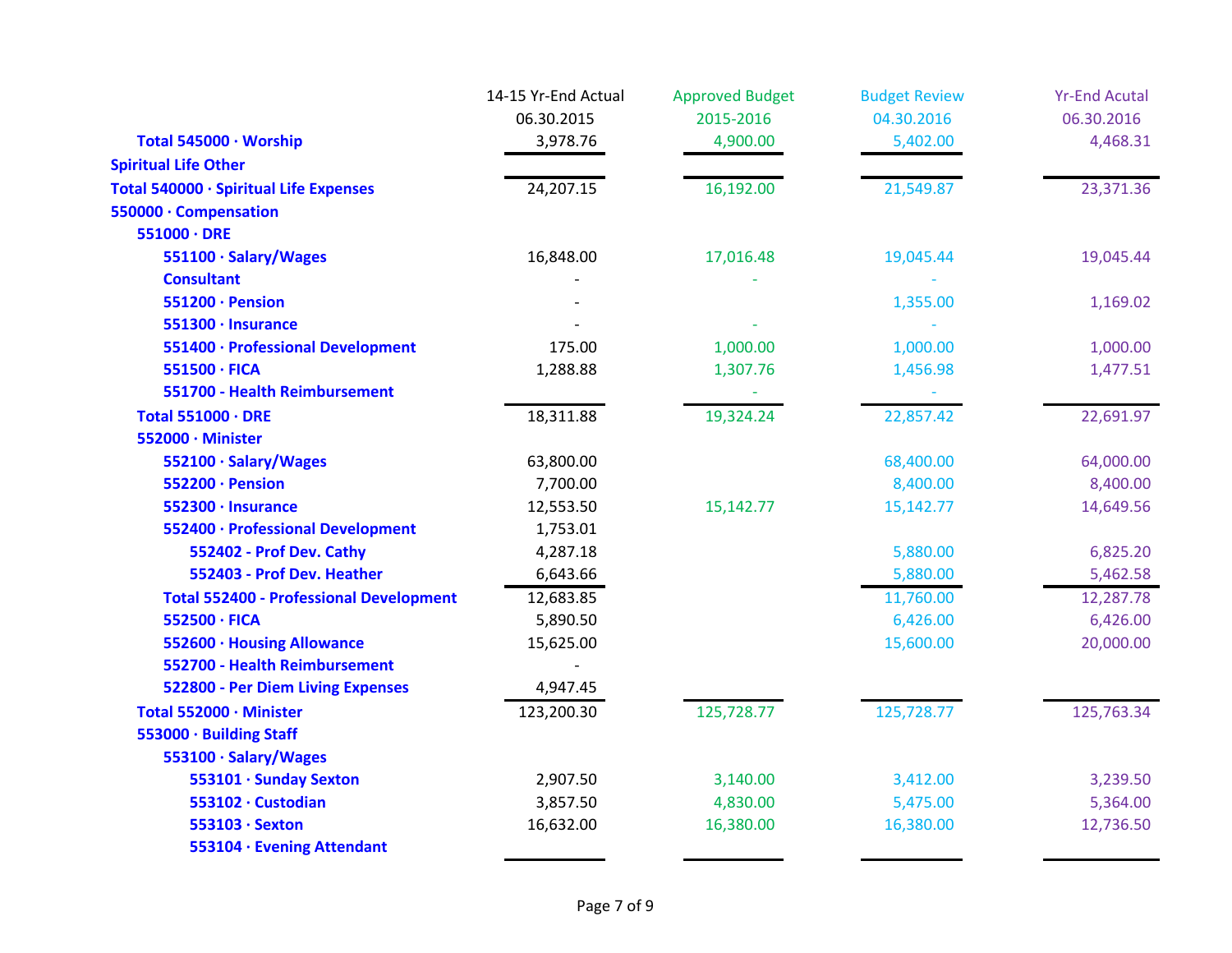|                                          | 14-15 Yr-End Actual | <b>Approved Budget</b> | <b>Budget Review</b> | <b>Yr-End Acutal</b> |
|------------------------------------------|---------------------|------------------------|----------------------|----------------------|
|                                          | 06.30.2015          | 2015-2016              | 04.30.2016           | 06.30.2016           |
| Total 553100 · Salary/Wages              | 23,397.00           | 24,350.00              | 25,267.00            | 21,340.00            |
| 553500 · FICA                            | 1,827.71            | 1,862.78               | 1,932.29             | 1,893.84             |
| Total 553000 · Building Staff            | 25,224.71           | 26,212.78              | 27,199.29            | 23,233.84            |
| 554000 · Music Staff                     |                     |                        |                      |                      |
| 554100 · Salary/Wages                    |                     |                        |                      |                      |
| 554101 · Music Director                  | 19,957.34           | 18,765.00              | 9,665.00             | 8,815.34             |
| 554102 · Acting Accompanist              |                     |                        | 9,100.00             | 8,451.88             |
| 554103 · RE Music Director               |                     |                        |                      |                      |
| 554104 · Section Leads                   |                     |                        | 3,660.00             | 3,990.00             |
| Total 554100 · Salary/Wages              | 19,957.34           | 18,765.00              | 22,425.00            | 21,257.22            |
| <b>554400 - Professional Development</b> | 603.29              | 500.00                 | 500.00               | 252.00               |
| 554500 · FICA                            | 1,316.47            | 1,435.52               | 1,570.92             | 1,377.58             |
| Total 554000 · Music Staff               | 21,877.10           | 20,700.52              | 24,495.92            | 22,886.80            |
| 555000 · Business Manager                |                     |                        |                      |                      |
| 555100 · Salary/Wages                    | 34,297.85           | 28,991.04              | 12,589.28            | 12,589.28            |
| 555101 - Bookkeeper                      |                     |                        | 6,685.00             | 6,605.00             |
| 555200 · Pension                         | 3,575.01            | 2,870.40               | 1,444.93             | 1,444.93             |
| 555300 · Insurance                       | 6,897.66            | 7,094.00               | 3,652.74             | 3,652.74             |
| 555500 · FICA                            | 2,626.85            | 2,217.81               | 1,474.48             | 1,469.90             |
| 555700 - Health Reimbursement            | 2,192.40            | 2,182.04               | 1,147.20             | 1,147.20             |
| Total 555000 · Business Manager          | 49,589.77           | 43,355.29              | 26,993.63            | 26,909.05            |
| 556000 · Administrative Assistant        |                     |                        |                      |                      |
| 556100 · Salary/Wages                    | 9,288.65            | 13,338.00              | 20,112.00            | 20,298.08            |
| 556200 · Pension                         |                     |                        | 660.00               | 637.71               |
| 556500 · FICA                            | 713.68              | 1,020.36               | 1,538.56             | 1,540.54             |
| Total 556000 · Administrative Assistant  | 10,002.33           | 14,358.36              | 22,310.56            | 22,476.33            |
| 557000 · Religious Education             |                     |                        |                      |                      |
| 557100 · Paid RE Staff                   |                     |                        |                      |                      |
| 557101 · Nursery & Child Care            | 4,160.00            | 4,900.00               | 6,400.00             | 4,953.00             |
| 557103 · Youth Advisor                   | 4,501.90            | 4,501.90               | 2,590.00             | 2,326.95             |
| Total 557100 · Paid RE Staff             | 8,661.90            | 9,401.90               | 8,990.00             | 7,279.95             |
| 557105 · Paid RE Staff FICA              | 677.94              | 719.25                 | 687.73               | 585.47               |